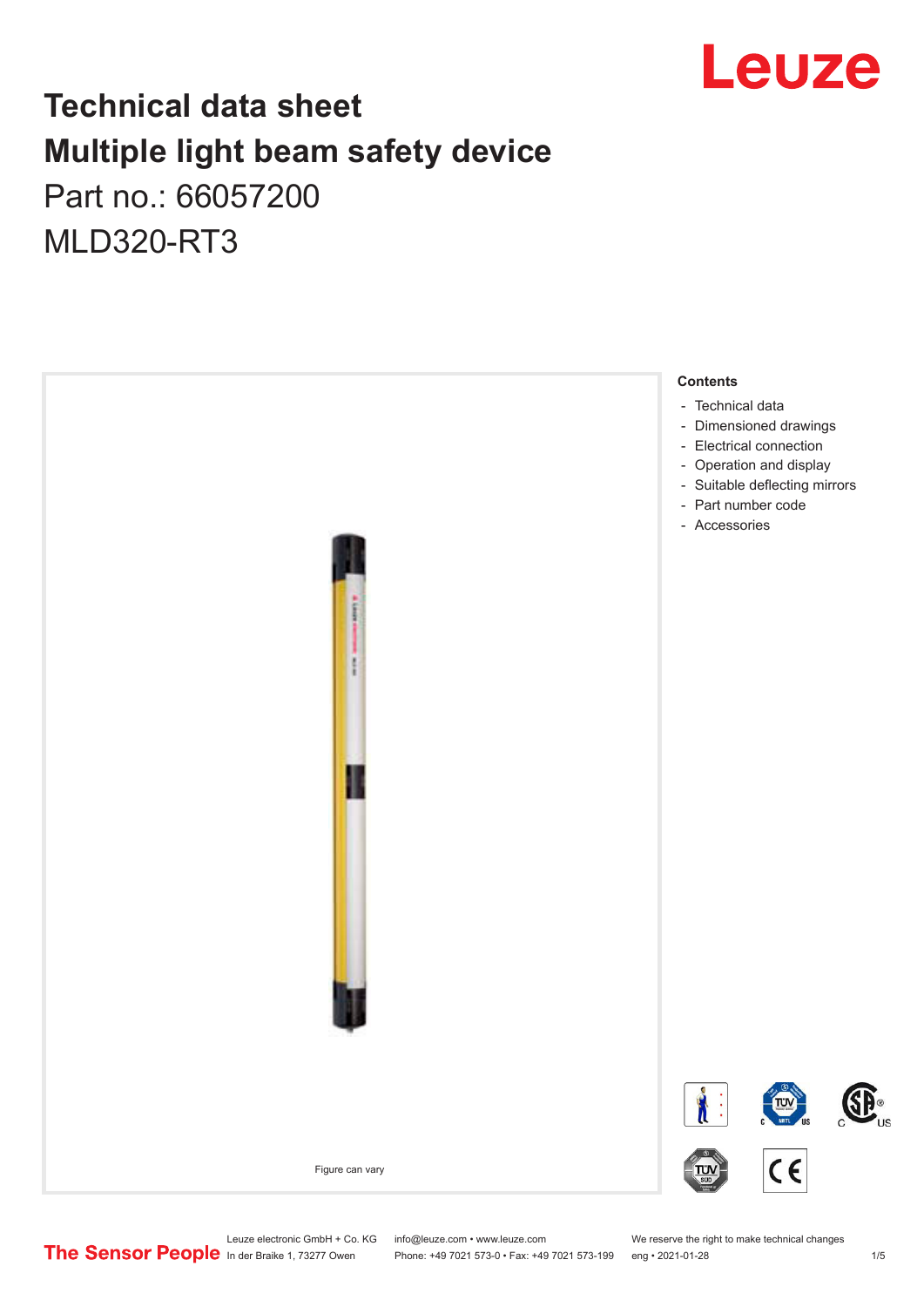## <span id="page-1-0"></span>**Technical data**

#### **Basic data**

| <b>Series</b>    | <b>MLD 300</b> |  |
|------------------|----------------|--|
| Device type      | Transceiver    |  |
| <b>Functions</b> |                |  |

| <b>Functions</b> | Contactor monitoring (EDM), selectable    |
|------------------|-------------------------------------------|
|                  | Start/restart interlock (RES), selectable |

#### **Characteristic parameters**

| <b>Type</b>            | 2, IEC/EN 61496           |
|------------------------|---------------------------|
| <b>SIL</b>             | 1, IEC 61508              |
| <b>SILCL</b>           | 1, IEC/EN 62061           |
| Performance Level (PL) | c, EN ISO 13849-1         |
| MTTF <sub>a</sub>      | 204 years, EN ISO 13849-1 |
| $PFH_n$                | 1.2E-08 per hour          |
| Mission time $T_M$     | 20 years, EN ISO 13849-1  |
| Category               | 3, EN ISO 13849           |
|                        |                           |

#### **Protective field data**

| Operating range                                | 0.56m |
|------------------------------------------------|-------|
| Operating range in connection with<br>MLD-XM03 | 0.58m |

#### **Optical data**

| <b>Number of beams</b>          | 3 Piece(s)    |
|---------------------------------|---------------|
| Beam spacing                    | 400 mm        |
| Light source                    | LED, Infrared |
| <b>LED light wavelength</b>     | 850 nm        |
| Mean power of transmitter diode | 1,369 µW      |
| <b>Transmitted-signal shape</b> | Pulsed        |
| LED group                       |               |

#### **Electrical data**

**Protective circuit COVER 1999 COVERVIEGES OVERVIEGES COVER** 

Short circuit protected

24 V, DC, -20 ... 20 %

**Digital switching input** 

**18.2 V**  $2.5 V$ 

**Performance data** Supply voltage  $U_B$ **Current consumption, max.** 150 mA, Without external load **Fuse** External with max. 3 A

**Inputs**

**Number of digital switching inputs** 3 Piece(s)

| <b>Switching inputs</b>      |                  |
|------------------------------|------------------|
| <b>Type</b>                  | Digit            |
| Switching voltage high, min. | 18.2             |
| Switching voltage low, max.  | $2.5 \backslash$ |
| Switching voltage, typ.      | 23 V             |
| Voltage type                 | DC.              |
|                              |                  |

**Digital switching input 1 Assignment** Connection 1, pin 1

**Function Function** Control input for start/restart interlock (RES)

**Digital switching input 2 Assignment** Connection 1, pin 3

**Function** Control input for contactor monitoring (EDM)

| Digital switching input 3                                                   |                                                    |
|-----------------------------------------------------------------------------|----------------------------------------------------|
| <b>Assignment</b>                                                           | Connection 1, pin 4                                |
| <b>Function</b>                                                             | Control input for start/restart interlock<br>(RES) |
| Outputs<br>Number of safety-related switching 2 Piece(s)<br>outputs (OSSDs) |                                                    |
| Number of digital switching outputs 1 Piece(s)                              |                                                    |
| Safety-related switching outputs                                            |                                                    |
| <b>Type</b>                                                                 | Safety-related switching output OSSD               |
| Switching voltage high, min.                                                | 18.2 V                                             |
| Switching voltage low, max.                                                 | 2.5V                                               |
| Switching voltage, typ.                                                     | 23 V                                               |
| <b>Voltage type</b>                                                         | DC                                                 |
|                                                                             | 380 mA                                             |
| Current load, max.                                                          |                                                    |
| Load inductivity                                                            | 2,200,000 µH                                       |
| Load capacity                                                               | $0.3 \mu F$                                        |
| Residual current, max.                                                      | $0.2 \text{ mA}$                                   |
| Residual current, typ.                                                      | $0.002 \, \text{mA}$                               |
| Voltage drop                                                                | 1 <sub>V</sub>                                     |
| Safety-related switching output 1                                           |                                                    |
| Assignment                                                                  | Connection 1, pin 6                                |
| <b>Switching element</b>                                                    | Transistor, PNP                                    |
| Safety-related switching output 2                                           |                                                    |
| Assignment                                                                  | Connection 1, pin 5                                |
| <b>Switching element</b>                                                    | Transistor, PNP                                    |
|                                                                             |                                                    |
| Switching outputs                                                           |                                                    |
| <b>Type</b>                                                                 | Digital switching output                           |
| Switching voltage high, min.                                                | 18.2 V                                             |
| Switching voltage low, max.                                                 | 2.5V                                               |
| Switching voltage, typ.                                                     | 23 V                                               |
| <b>Voltage type</b>                                                         | DC                                                 |
|                                                                             |                                                    |
| <b>Switching output 1</b>                                                   |                                                    |
| Assignment                                                                  | Connection 1, pin 1                                |
| <b>Switching element</b>                                                    | Transistor, PNP                                    |
| <b>Timing</b>                                                               |                                                    |
|                                                                             |                                                    |
| Response time                                                               | 25 <sub>ms</sub>                                   |
| <b>Restart delay time</b>                                                   | 100 ms                                             |
| <b>Connection</b>                                                           |                                                    |
| <b>Number of connections</b>                                                | 1 Piece(s)                                         |
| <b>Connection 1</b>                                                         |                                                    |
| <b>Function</b>                                                             | Machine interface                                  |
| <b>Type of connection</b>                                                   | Connector                                          |
| <b>Thread size</b>                                                          | M <sub>12</sub>                                    |
| <b>Material</b>                                                             | Metal                                              |
| No. of pins                                                                 | 8-pin                                              |
|                                                                             |                                                    |
| <b>Cable properties</b><br>Permissible conductor cross                      | $0.25$ mm <sup>2</sup>                             |
| section, typ.                                                               |                                                    |
| Length of connection cable, max.                                            | 100 <sub>m</sub>                                   |
| Permissible cable resistance to<br>load, max.                               | $200 \Omega$                                       |

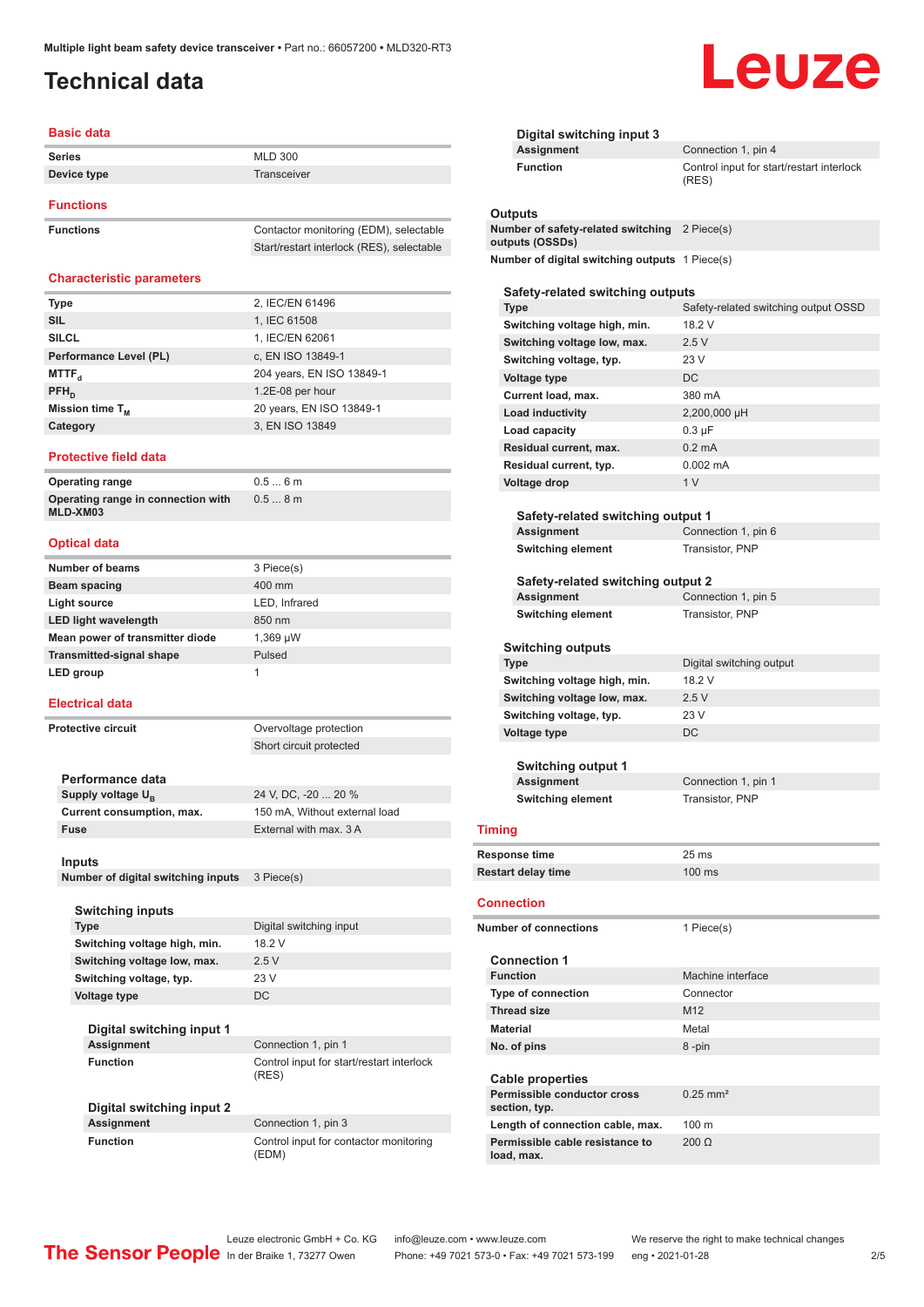## <span id="page-2-0"></span>**Technical data**

# Leuze

#### **Mechanical data**

| Dimension (W x H x L)    | 52 mm x 900 mm x 64.7 mm |
|--------------------------|--------------------------|
| <b>Housing material</b>  | Metal                    |
| <b>Metal housing</b>     | Aluminum                 |
| Lens cover material      | Plastic / PMMA           |
| Material of end caps     | Diecast zinc             |
| Net weight               | 2,000q                   |
| <b>Housing color</b>     | Yellow, RAL 1021         |
| <b>Type of fastening</b> | Groove mounting          |
|                          | Swivel mount             |
| .                        |                          |

#### **Operation and display**

| Type of display                | I FD        |
|--------------------------------|-------------|
| <b>Number of LEDs</b>          | 2 Piece(s)  |
| <b>Environmental data</b>      |             |
| Ambient temperature, operation | $-30$ 55 °C |
|                                | $\sim$      |

| Ambient temperature, operation     | $-3055$ °C |
|------------------------------------|------------|
| Ambient temperature, storage       | $-4075 °C$ |
| Relative humidity (non-condensing) | $095\%$    |

| Degree of protection         | IP 67          |  |
|------------------------------|----------------|--|
| <b>Protection class</b>      | III            |  |
| <b>Certifications</b>        | c CSA US       |  |
|                              | c TÜV NRTL US  |  |
|                              | TÜV Süd        |  |
| <b>US patents</b>            | US 6,418,546 B |  |
|                              | US 7,741,595 B |  |
|                              |                |  |
| <b>Classification</b>        |                |  |
| <b>Customs tariff number</b> | 85365019       |  |
| eCl@ss 5.1.4                 | 27272703       |  |
| eCl@ss 8.0                   | 27272703       |  |
| eCl@ss 9.0                   | 27272703       |  |
| eCl@ss 10.0                  | 27272703       |  |
| eCl@ss 11.0                  | 27272703       |  |

**ETIM 6.0** EC001832 **ETIM 7.0** EC001832

**Certifications**

### **Dimensioned drawings**

All dimensions in millimeters



## **Electrical connection**

**Connection 1**

| <b>Function</b>           | Machine interface |
|---------------------------|-------------------|
| <b>Type of connection</b> | Connector         |
| <b>Thread size</b>        | M12               |
| <b>Type</b>               | Male              |
| <b>Material</b>           | Metal             |
| No. of pins               | 8-pin             |
| Encoding                  | A-coded           |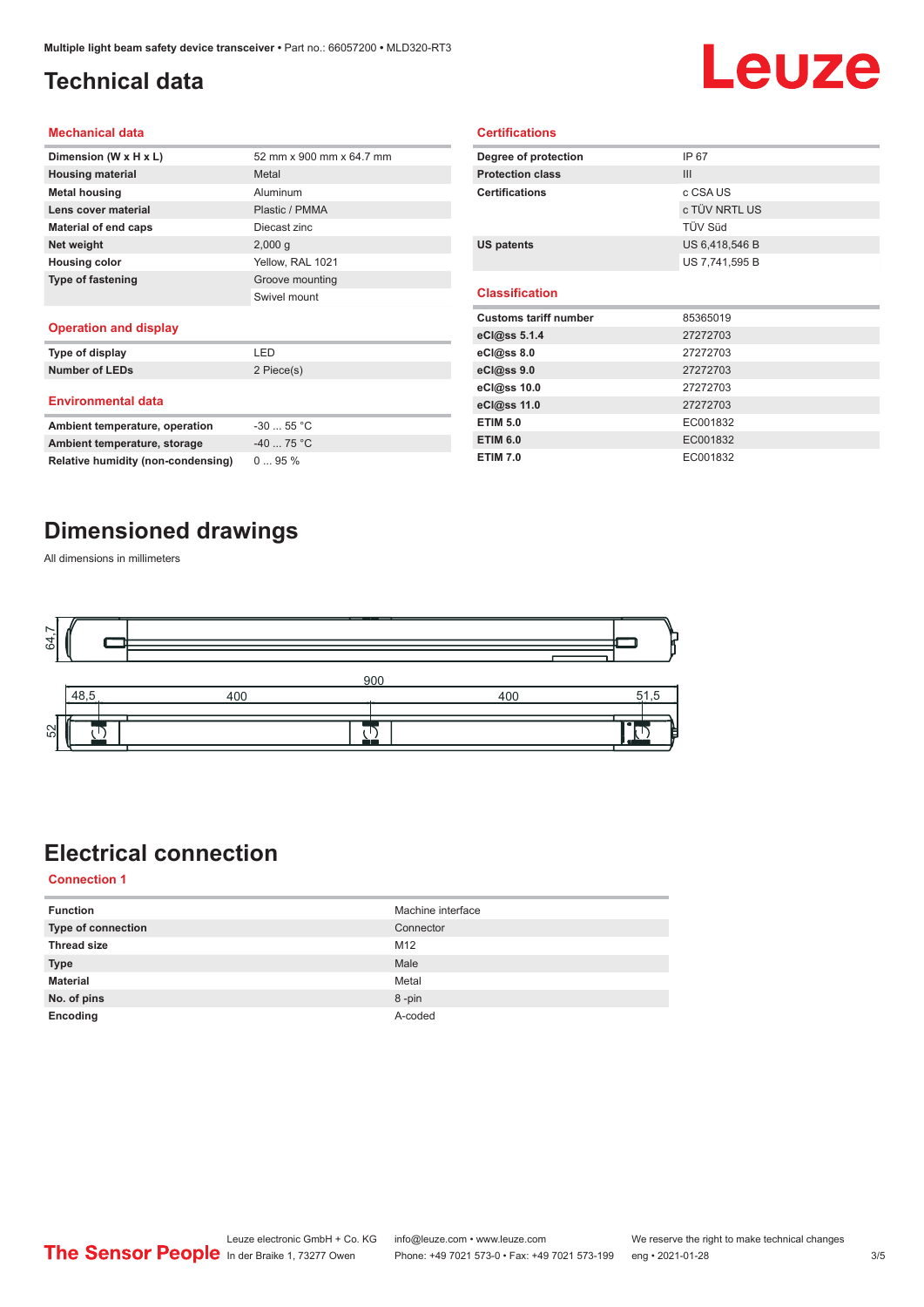## <span id="page-3-0"></span>**Electrical connection**

## **Leuze**

| Pin            | <b>Pin assignment</b>  | <b>Conductor color</b> |  |
|----------------|------------------------|------------------------|--|
|                | RES/OSSD status signal | White                  |  |
| $\overline{2}$ | $+24V$                 | <b>Brown</b>           |  |
| 3              | <b>EDM</b>             | Green                  |  |
| $\overline{4}$ | <b>MODE</b>            | Yellow                 |  |
| 5              | OSSD <sub>2</sub>      | Gray                   |  |
| 6              | OSSD1                  | Pink                   |  |
|                | 0 V                    | <b>Blue</b>            |  |
| 8              | n.c.                   | Red                    |  |



## **Operation and display**

| <b>LED</b>     | <b>Display</b>           | <b>Meaning</b>                                       |
|----------------|--------------------------|------------------------------------------------------|
|                | Red, continuous light    | OSSD off.                                            |
|                | Green, continuous light  | OSSD on                                              |
|                | Red, flashing, 1 Hz      | External error                                       |
|                | Red, flashing, 10 Hz     | Internal error                                       |
|                | Green, flashing, 1 Hz    | Weak signal, device not optimally aligned or soiled. |
| $\overline{2}$ | Yellow, continuous light | Start/restart interlock locked.                      |

## **Suitable deflecting mirrors**

| Part no. | <b>Designation</b> | <b>Article</b>    | <b>Description</b>                                                                                                                    |
|----------|--------------------|-------------------|---------------------------------------------------------------------------------------------------------------------------------------|
| 66500200 | MLD-M003           | Deflecting mirror | Number of beams: 3 Piece(s)<br>Beam spacing: 400 mm<br>Type of fastening: Groove mounting, Swivel mount, Mounting on Device<br>Column |
| 66500201 | MLD-XM03           | Deflecting mirror | Number of beams: 3 Piece(s)<br>Beam spacing: 400 mm<br>Type of fastening: Groove mounting, Swivel mount, Mounting on Device<br>Column |

#### **Part number code**

#### Part designation: **MLDxyy-zab/t**

| <b>Series</b><br>$\boldsymbol{\mathsf{x}}$<br>3: MLD 300<br>5: MLD 500<br><b>Function classes</b><br>yy<br>00: transmitter<br>10: automatic restart<br>12: external testing<br>20: EDM/RES<br>30: muting<br>35: timing controlled 4-sensor muting<br>Device type<br>z<br>T: transmitter<br>R: receiver<br>RT: transceiver<br>xT: transmitter with high range<br>xR: receiver for high range<br>Number of beams<br>a | <b>MLD</b> | Multiple light beam safety device |
|---------------------------------------------------------------------------------------------------------------------------------------------------------------------------------------------------------------------------------------------------------------------------------------------------------------------------------------------------------------------------------------------------------------------|------------|-----------------------------------|
|                                                                                                                                                                                                                                                                                                                                                                                                                     |            |                                   |
|                                                                                                                                                                                                                                                                                                                                                                                                                     |            |                                   |
|                                                                                                                                                                                                                                                                                                                                                                                                                     |            |                                   |
|                                                                                                                                                                                                                                                                                                                                                                                                                     |            |                                   |